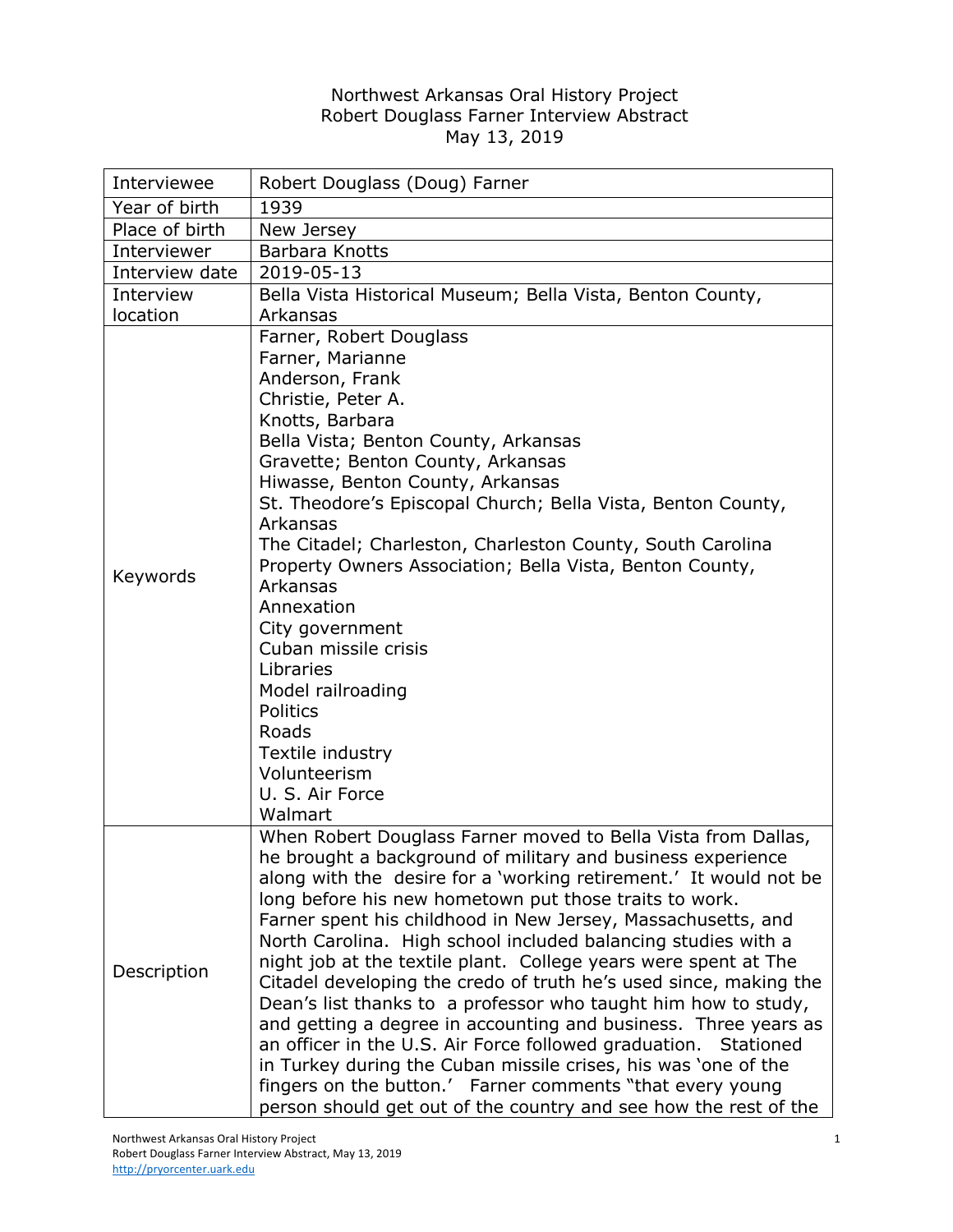|                             | world lives."                                                                                                                                                                                                                                                                                                                                                                                                                                                                                                                                                                                                                                                                                                                                                                                                                                                                                                                                                                                                                                                                                                                                                                                                                                                                                                         |
|-----------------------------|-----------------------------------------------------------------------------------------------------------------------------------------------------------------------------------------------------------------------------------------------------------------------------------------------------------------------------------------------------------------------------------------------------------------------------------------------------------------------------------------------------------------------------------------------------------------------------------------------------------------------------------------------------------------------------------------------------------------------------------------------------------------------------------------------------------------------------------------------------------------------------------------------------------------------------------------------------------------------------------------------------------------------------------------------------------------------------------------------------------------------------------------------------------------------------------------------------------------------------------------------------------------------------------------------------------------------|
|                             | After the military, career moves took Farner to Indiana;<br>Memphis, Tennessee; and Dallas, Texas. He spent years in the<br>financial side of the music business and running his own<br>investment business. One constant, his love of model<br>railroading, followed him wherever he called home.<br>A 1992 Razorback football game against The Citadel paved the<br>way for the Farners to move permanently to Bella Vista. Farner,<br>his wife (Marianne), and fellow Texan Citadel alumni came for<br>the game, staying in Bella Vista. For Farner and Marianne Bella<br>Vista with its hills, trees, location fairly close to their daughters<br>in Dallas, and cooler temperatures was the answer to their<br>retirement plans. Or, maybe it was the fact The Citadel beat the<br>Razorbacks.<br>Within a year of relocation to Bella Vista, Farner's retirement<br>became his 'working retirement'. He began by volunteering for<br>Property Owners Association (POA) committees. Later he was<br>elected to the POA Board.<br>At this time there was momentum to incorporate Bella Vista,                                                                                                                                                                                                                     |
|                             | transferring it from a village to city. Farner explains he<br>supported this as a way to acquire State funding for the<br>community's future. Farners' stories take listeners into those<br>days; with the need for election law changes, the 2006<br>incorporation election, his election to the City Council, and day 1<br>of the new City of Bella Vista in January 2007. He credits the<br>success of those first days/years to first mayor (Frank Anderson)<br>having a plan, the hard work of the five City Council members,<br>and the community's backing. Wards were set up, ordinances<br>written, and relationships between City and POA formalized. The<br>years that followed presented challenges, accomplishments, and<br>disappointments. Issues he and the new City addressed included<br>implementation of sales tax, upgrading Gordon Hollow Road,<br>annexation of Hiwasse to Gravette, redrawing of community<br>boundaries, development opportunities with Walmart, and<br>election of mayor Peter Christie to follow Anderson.<br>The move to Bella Vista may have been a 'working retirement',<br>but it was also a time for "personal retirement". He and<br>Marianne remain active in community life fundraising for the<br>Bella Vista Public Library's expansion and participating in the |
|                             | growth of the St. Theodore's Episcopal Church. But there is<br>plenty of time for cruising, golf, visiting or having family visit,<br>and more model railroading.                                                                                                                                                                                                                                                                                                                                                                                                                                                                                                                                                                                                                                                                                                                                                                                                                                                                                                                                                                                                                                                                                                                                                     |
| Duration                    | 76 minutes                                                                                                                                                                                                                                                                                                                                                                                                                                                                                                                                                                                                                                                                                                                                                                                                                                                                                                                                                                                                                                                                                                                                                                                                                                                                                                            |
| <b>Audio File</b><br>Format | MP3                                                                                                                                                                                                                                                                                                                                                                                                                                                                                                                                                                                                                                                                                                                                                                                                                                                                                                                                                                                                                                                                                                                                                                                                                                                                                                                   |
| Images                      | Yes                                                                                                                                                                                                                                                                                                                                                                                                                                                                                                                                                                                                                                                                                                                                                                                                                                                                                                                                                                                                                                                                                                                                                                                                                                                                                                                   |
| Producer                    | Northwest Arkansas Oral History Project                                                                                                                                                                                                                                                                                                                                                                                                                                                                                                                                                                                                                                                                                                                                                                                                                                                                                                                                                                                                                                                                                                                                                                                                                                                                               |
| Copyright                   | Pryor Center for Arkansas Oral and Visual History, University of<br>Arkansas                                                                                                                                                                                                                                                                                                                                                                                                                                                                                                                                                                                                                                                                                                                                                                                                                                                                                                                                                                                                                                                                                                                                                                                                                                          |
|                             |                                                                                                                                                                                                                                                                                                                                                                                                                                                                                                                                                                                                                                                                                                                                                                                                                                                                                                                                                                                                                                                                                                                                                                                                                                                                                                                       |